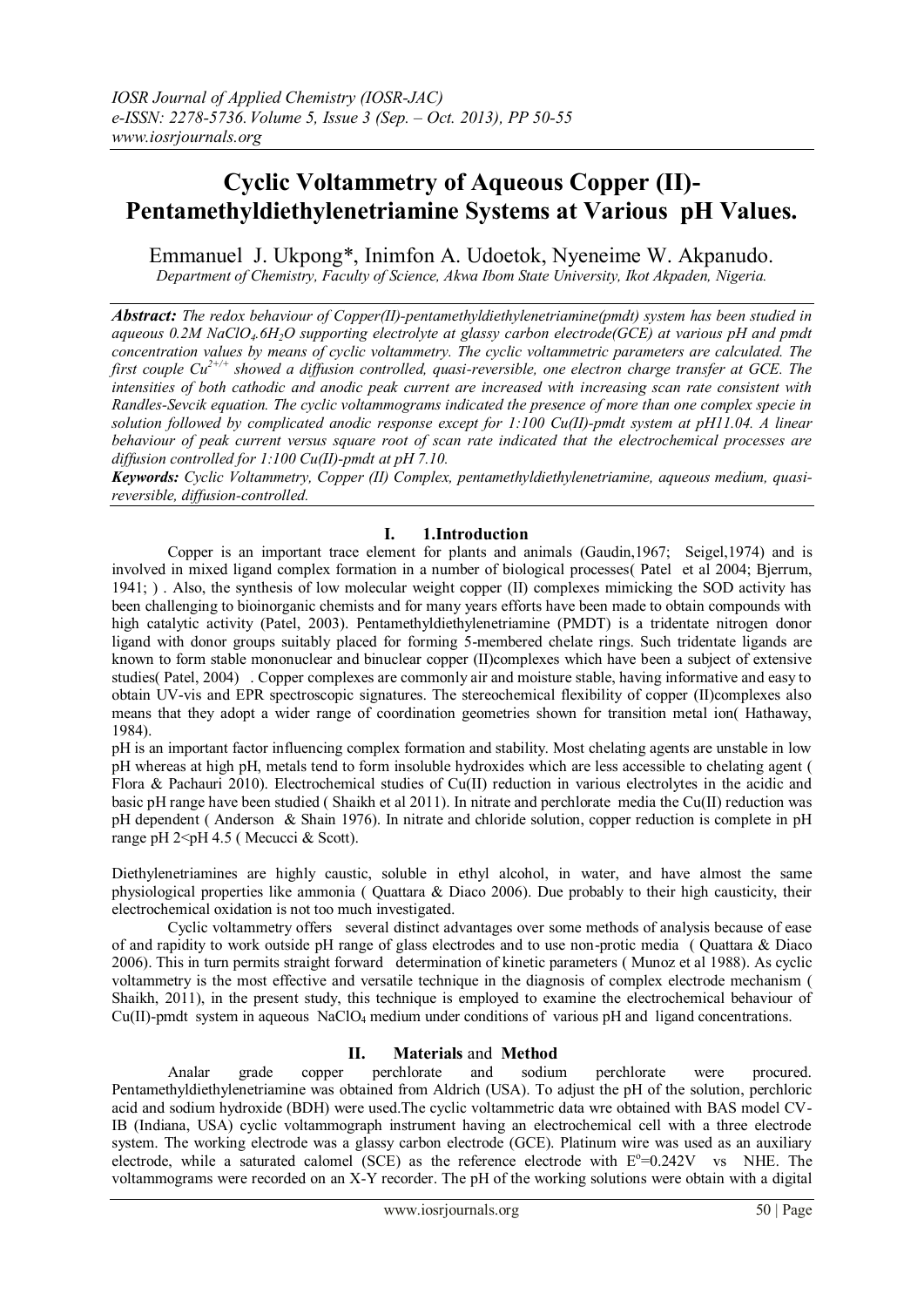pH meter Model MD21 after calibration using pH 4.00, 7.00, and10.00 commercial standard buffers. All the experiments were done in an inert atmosphere achieved by purging the cell solutions with nitrogen gas for about 20 minutes and maintained over the cell solution(s) during the recording of the voltammograms. The nitrogen gas was purified by bubbling through alkaline vanadous sulphate solution and passing through a calcium sulphate drying tube before bubbling the cell solution(s). The glassy carbon electrode (GCE), was polished with fine alumina powder on wet polishing cloth for about 5 minutes. The shiny black mirror like electrode surface was then thoroughly washed with double distilled water. Fresh solutions of copper(II)-pmdt complexes were prepared by mixing the appropriate quantities of metal ion and ligand solutions to obtain 1:1, 1:2, 1:10, and 1:100 molar ratios ,1mMCu(ClO4)2.6H2O. The pH of the solutions was adjusted by controlled addition or sodium hydroxide or perchloric acid solution as required. All experiments were carried out at 25°C and all solutions were prepared in double distilled water

### **III. Results and Discussion**

The cyclic voltammetric study of 1:1 mM Cu(II)-pmdt system at pH 7.10, 9.10 and 10.20 was investigated at GCE within the potential windows of  $+0.60$  to  $-0.70V$  at  $25mV/s$ . Figure 1 is the cyclic voltammogram (CV) at pH 7.10. A cathodic sweep with an initial potential of +0.30V shows one small irreversible reduction peak,  $c_1^2$  at -245mV and a quasi-reversible reduction peak,  $c_1$  at - 405mV which is followed by three oxidation peaks at -300mV(a<sub>1</sub>), +185mV(a<sub>1</sub>') and +455mV(a<sub>1</sub>'') in the reverse sweep. The peak potentials are slightly changed in the second cycle. The appearance of two reduction peaks  $c_1^2$  and  $c_1$ clearly demonstrates the presence of more than one Cu (II)-complex species in solution at pH 7.10. On increasing the scan rate to 100mV/s, the second oxidation peak  $a_1$  broadened and the third  $a_1'$  disappeared. This clearly shows that EC mechanism (Nicholson & Shain,1964; Becker et al 1982; Harmalker et al 1983; Pandeya et al 1994), is involved in the electrode process.



Figure 1: CV of 1:1 Cu (II) pmdt system,  $1 \text{ mM Cu (ClO}_4)$  at pH 7.10 and  $25 \text{ mV/s}$ 

At pH 9.10, the CV features differ from that at pH 7.10 in that the peak current Ipa⁄is smaller and it's potential has shifted towards negative direction at pH 9.10. Also, a new cathodic peak  $c_1$  at -210mV appeared in the second cycle which may be attributed to the reduction of electro-oxidised Cu(II) species to Cu(0)(figure 2).



Figure 2: CV of 1:1 Cu (II) pmdt system,  $1 \text{mM Cu (ClO}_4)_2$  at pH 9.10 and  $25 \text{mV/s}$ 

At pH 10.20, the CV features are similar to that at pH 9.10 except that a very small new oxidation peak  $a_2$  at -250mV assigned to electro-oxidation of copper(0) into copper(I) species appeared. Also, the oxidation peak  $a_1$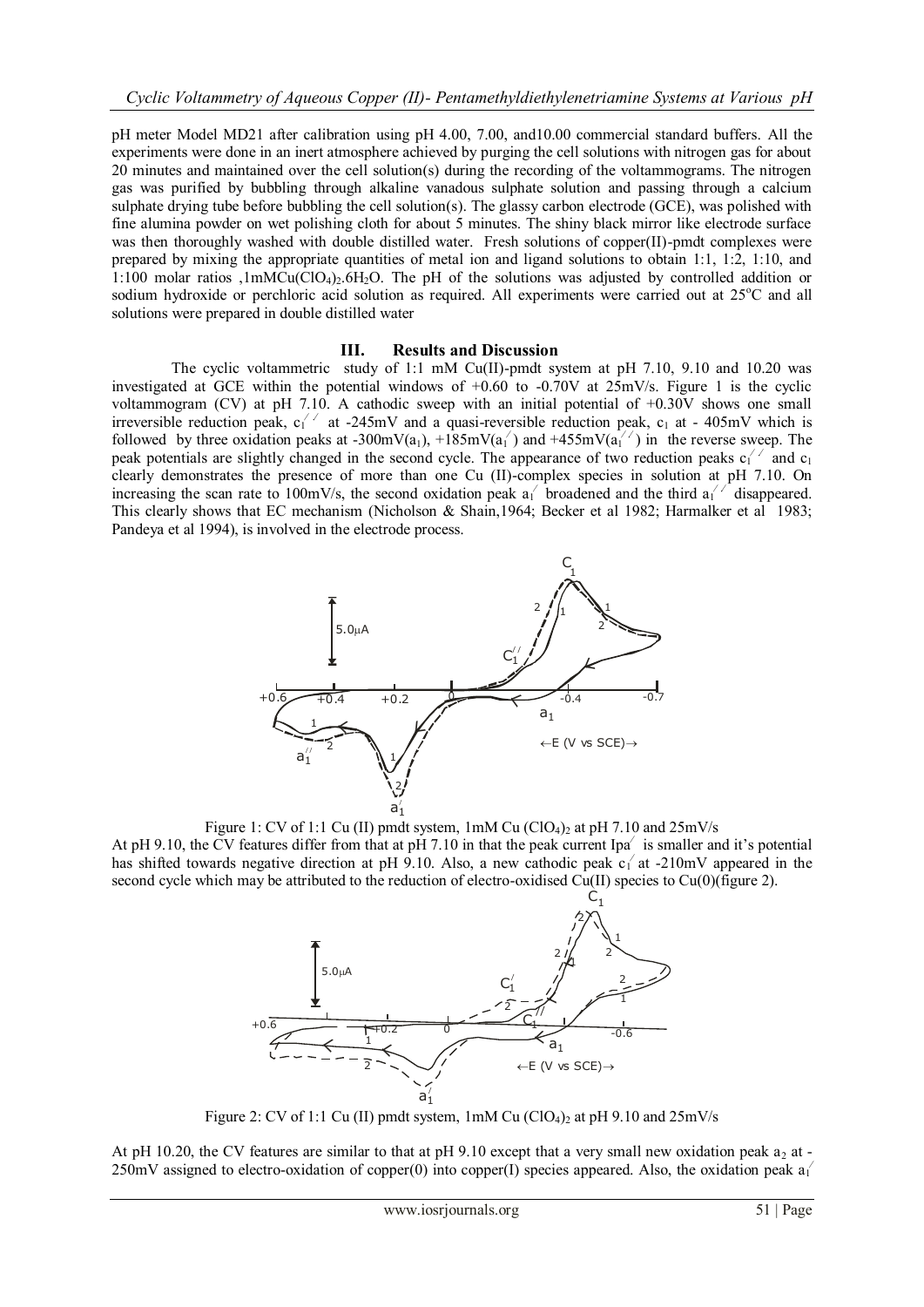further shifted cathodically. When the potential window was increased to -1.05V, an irreversible additional cathodic peak, c<sub>2</sub> corresponding to  $Cu^{+/0}$  redox change appeared. However, in the reverse scan, the oxidation peak, a<sub>1</sub> appeared as stripping peak followed by another oxidation peak  $a_1^{1/7}$  at pH 7.10. At pH 9.10, a rather more complicated oxidation processes  $a_1$ ,  $a_1'$  and  $a_1'$  appeared. The CV features at 10.20 differ from that at pH 9.10 with respect to oxidation processes occurring at  $a_2$ ,  $a_1$  and  $a_1$ . The broad oxidation peak  $a_2$  is absent while  $a_1'$  is very large at pH 9.10.



Figure 3: CV of 1:2 Cu (II) pmdt system,  $1 \text{mM Cu (ClO}_4)_2$  at pH 7.10 and  $10 \text{mV/s}$ 

For 1:2mM Cu(II)-pmdt system ,at pH7.10, the CV (figure 3) features scanned at  $10 \text{mV/s}$  showed two reduction peaks  $c_1^2$  and  $c_1$  and three anodic peaks  $a_1$ , (small),  $a_1^2$  (broad) and  $a_1^2$  (broad). The cathodic peak current Ipc<sub>1</sub><sup> $\prime$ </sup> is larger as compared to 1:1mM Cu(II)-pmdt system at pH 7.10. This indicates that both the species are prominent in 1:2 ratio at this pH. The oxidation peaks  $a_1$  and  $a_1$  are absent at v≥ 100mV/s (figure 4). This clearly demonstrates that EC mechanism(Nicholson & Shain,1964; Becker et al 1982; Harmalker et al 1983; Pandeya et al 1994), is involved in the electrode process. Furthermore, an increase in pH to 9.10 results into decrease in the peak current  $\text{Ipc}_1'$ .



Figure 4: CV of 1:2 Cu (II) pmdt system,  $1 \text{m}$ M Cu (ClO<sub>4</sub>)<sub>2</sub> at pH 7.10 and 100mV/s

Figure 5 is the CV for 1:10 mM Cu(II)-pmdt system at pH 7.10. A comparison of figure 5 with figure 3 shows that the CV features for 1:10 and 1:2 Cu(II)-pmdt systems are similar at pH7.10 except that the second anodic peak  $a_1$ <sup> $\prime$ </sup> is absent in the first cycle in the case of 1:10mMCu(II)-pmdt system. However, the oxidation peak,  $a_1$ <sup> $\prime$ </sup> appears and the magnitudes of the anodic peak currents Ipa<sub>1</sub>, Ipa<sub>1</sub> and Ipa<sub>1</sub><sup>//</sup> are increased in the second cycle for 1:10 Cu(II)-pmdt system. The CV features for 1:10 Cu(II)-pmdt system at pH 9.10 and 11.04 are similar to that at pH 7.10. Similarly, the CV features for 1:100 Cu(II)-pmdt system are similar to that for 1:10 molar ratio at pH7.10 ( figure 5), except that only a very small oxidation peak  $a_1^{1/7}$  appeared in the 1:100 molar ratio. At pH 11.04, a well defined quasi –reversible redox couple  $c_1/a_1$  appeared in the case of 1:100 Cu(II)-pmdt system.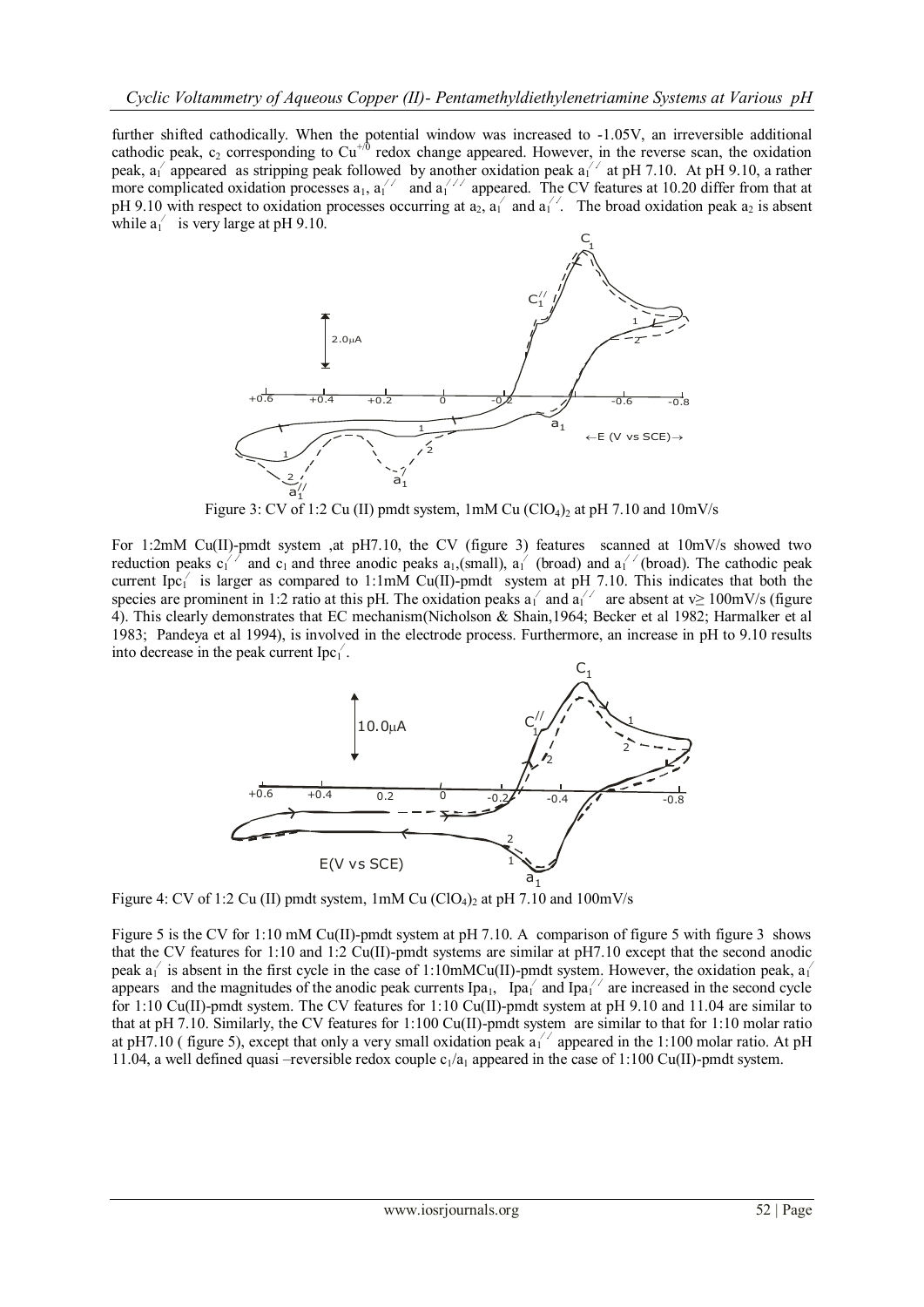

Figure 5: CV of 1:10 Cu (II) pmdt system, 1mM Cu (ClO<sub>4</sub>)<sub>2</sub> at pH 7.10 and 25mV/s The effect of scan rate on the electrochemical response of Cu(II)-pmdt system for the first couple Cu<sup>+/++</sup> was examined and the best fit was found for 1:100Cu(II)pmdt at pH7.10 between scan rate 25 to 250 mV/s.



The cathodic (Epc<sub>1</sub>) and anodic (Epa<sub>1</sub>) peak potentials, peak currents (Ip<sub>1</sub>) and peak current ratio (Ipa<sub>1</sub>/Ipc<sub>1</sub>) and peak separation ∆Ep are gathered in table 1. With increasing scan rate, both cathodic and anodic peak current increases and the cathodic peak potentials have shifted towards negative values while anodic peak potentials move towards more positive values. These observation suggest that the electrode process is diffusion controlled at GCE( Shaikh et al 2011; Nicholson and Shain 1964 ).In figure 6, it is apparent the peak current for 1:100mMCu(II)pmdt system has a linear relation with square root of scan rate with a correlation coefficient of 0.9999 and intercept of +0.9604. Also the Slope of log Ipc<sub>1</sub> vs log v (figure7) was 0.46 which is in good agreement with the theoretical expected value of 0.50 for purely diffusion controlled process ( Shaikh et al 2011; Deepa, et al 2012). This indicate that diffusion controlled conditions dominate the mass transfer mechanisms of the monomer to the electrode surface( Shaikh et al 2011).

**Table 1 Peak currents and peak potentials at different scan rate of 1:100 Cu(II-)pmdt system at pH 7.10**

| Scan rate $mV/s$ | $Epc_1/mV$ | $Epa_1/mV$ | $Ipc_1/\mu A$ | $Ipa_1/uA$ | Ipa <sub>1</sub> /Ipc <sub>1</sub> | $\Delta$ Ep/mV |
|------------------|------------|------------|---------------|------------|------------------------------------|----------------|
| 10               | $-415$     | $-350$     | 7.0           | 4.5        | 0.64                               | 75             |
| 25               | $-415$     | $-340$     | 10.5          | 6.5        | 0.61                               | 80             |
| 50               | $-420$     | $-335$     | 14.5          | 9.0        | 0.62                               | 80             |
| 100              | $-430$     | $-330$     | 20.5          | 12.0       | 0.60                               | 90             |
| 150              | $-435$     | $-330$     | 24.5          | 14.5       | 0.59                               | 95             |
| 200              | $-440$     | $-330$     | 28.0          | 17.0       | 0.60                               | 100            |
| 250              | $-440$     | $-320$     | 31.2          | 18.5       | 0.59                               | 110            |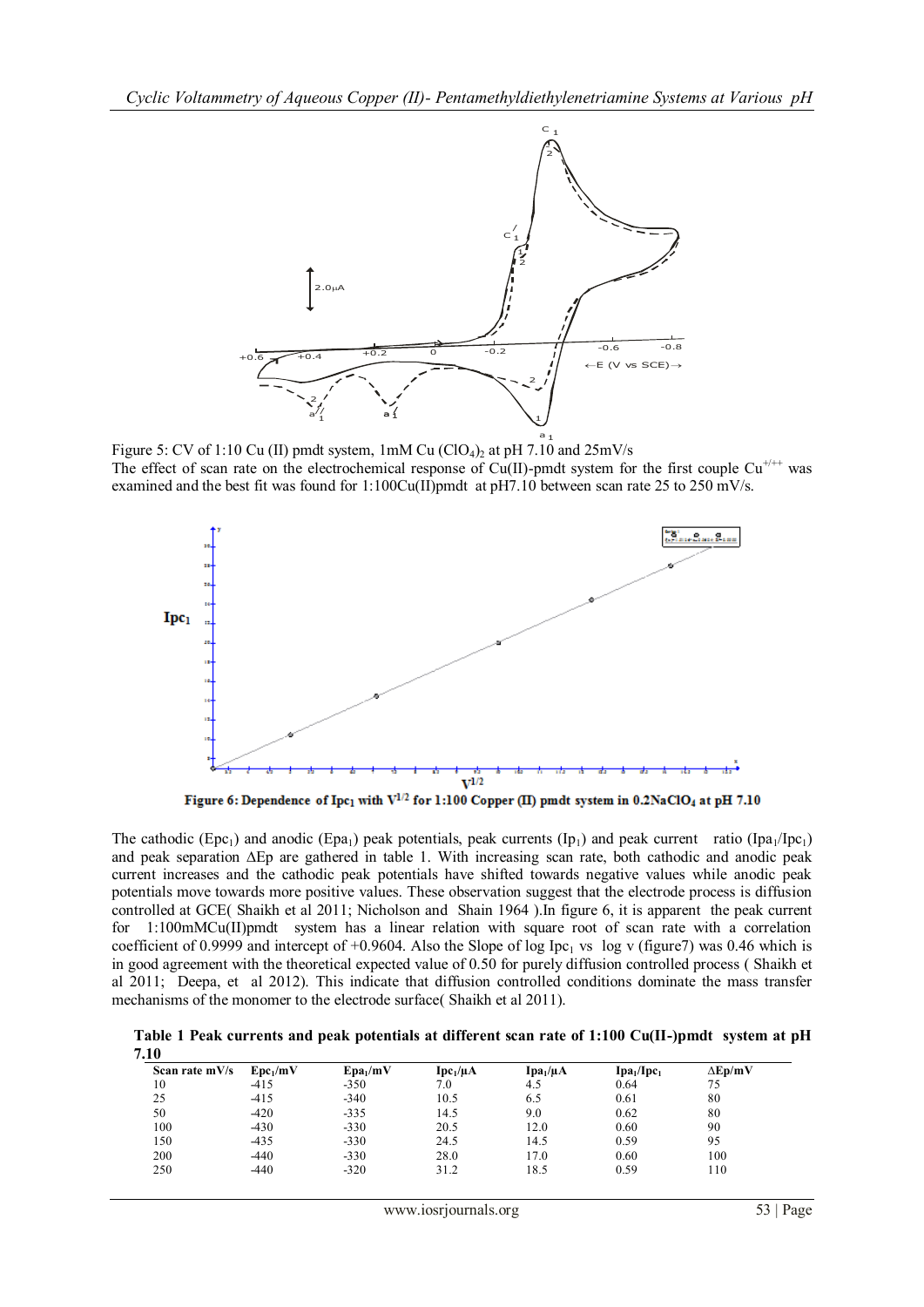

The ratio of the oxidation peak current to it's reduction counterpart  $\text{Ipa}_1/\text{Ipc}_1$ , is 0.64-0.59 which remains approximately constant with increasing scan rate. Also, the ∆Ep is between 75 to 110. It is increased with the variation of scan rate (table 1). These suggest that the redox process is quasi-reversible rather than reversible ( Shaikh et al 2011). The analysis of the electrode process for 1: 10mM Cu(II)-pmdt system shows that at pH 7.10, a larger peak separation, ∆Ep coupled with a systematic increase of ∆Ep with scan rate (110-165) occurred. With the increase of scan rate, negative shift in  $Epc<sub>1</sub>$  and a corresponding positive shift in Epa<sub>1</sub> were found. These behaviours indicate kinetic limitations in charge transfer ( Shaikh et al 2011) with the redox system at this pH and for 1:10 molar ratio.



The plot of Ipc<sub>1</sub> versus concentration of pmdt in the range of .001x10<sup>-3</sup> to .1x10<sup>-3</sup>M showed that at pH 7.10 Ipc<sub>1</sub> increases with increase in concentration of pmdt (figure 8) while the opposite was observed at pH 9.10 (figure 9).This indicate that probably, at pH 7.10, the complex specie in solution are stabilized. However at pH 9.10, probably destabilization of complex specie due to the steric effect of bulky pmdt is pronounced contrary to expectation since at high pH, OH ions are expected to participate in formation of stable Cu(II) complex specie such as  $\left[\text{Cu(pmdt)}(\text{OH}_2)\right]^{2+}$  or  $\left[\text{Cu(pmdt)}(\text{OH}_2)(\text{ClO}_4)\right]$  (Patel, et al 2004) in solution.